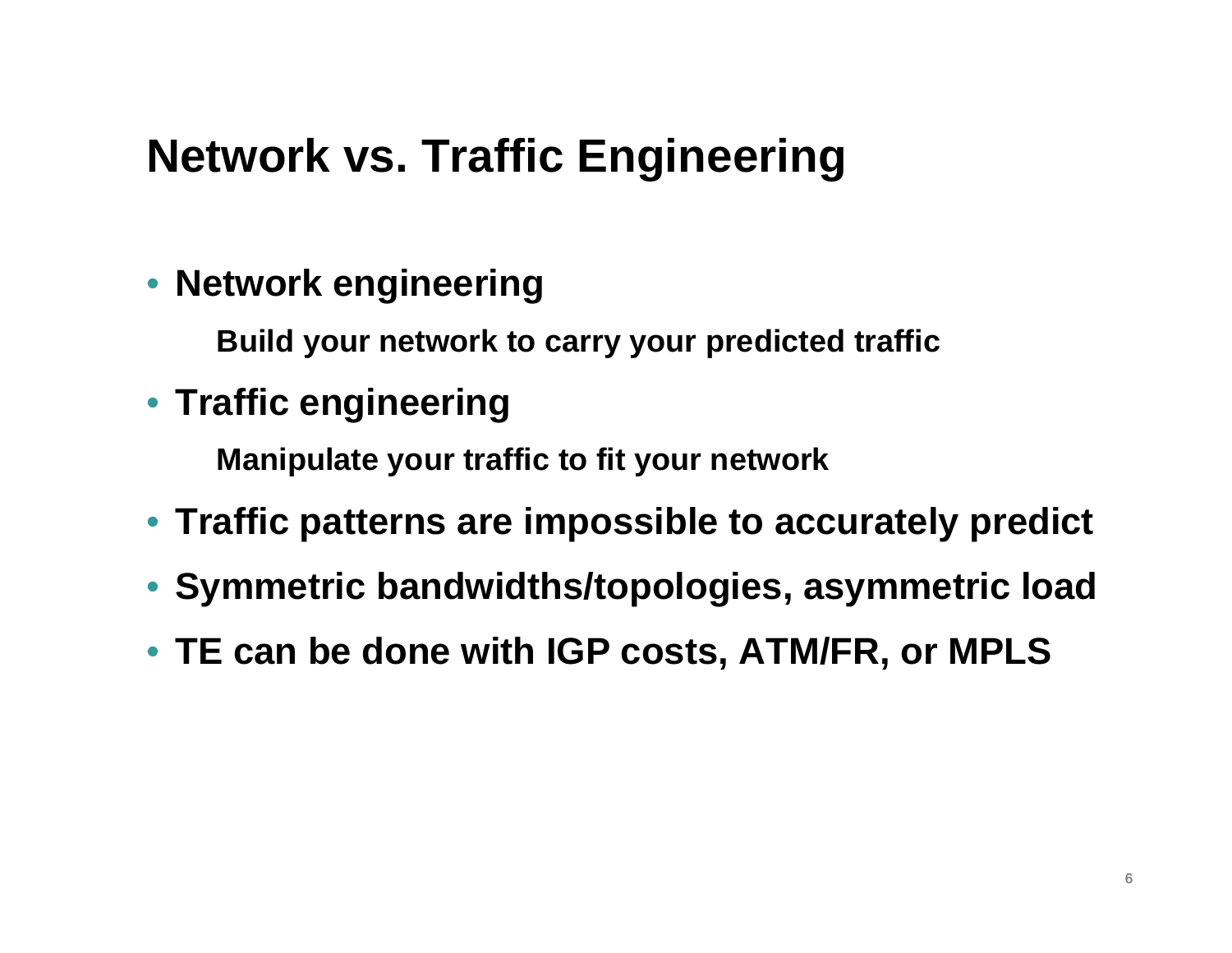# **Motivation for Traffic Engineering**

• **Increase efficiency of bandwidth resources** 

**Prevent over-utilized (congested) links whilst other links are under-utilized** 

• **Ensure the most desirable/appropriate path for some/all traffic**

**Override the shortest path selected by the IGP**

#### • **Replace ATM/FR cores**

**PVC-like traffic placement without IGP full mesh and associated O(N^2) flooding**

#### • **The ultimate goal is COST SAVING**

**Service development also progressing**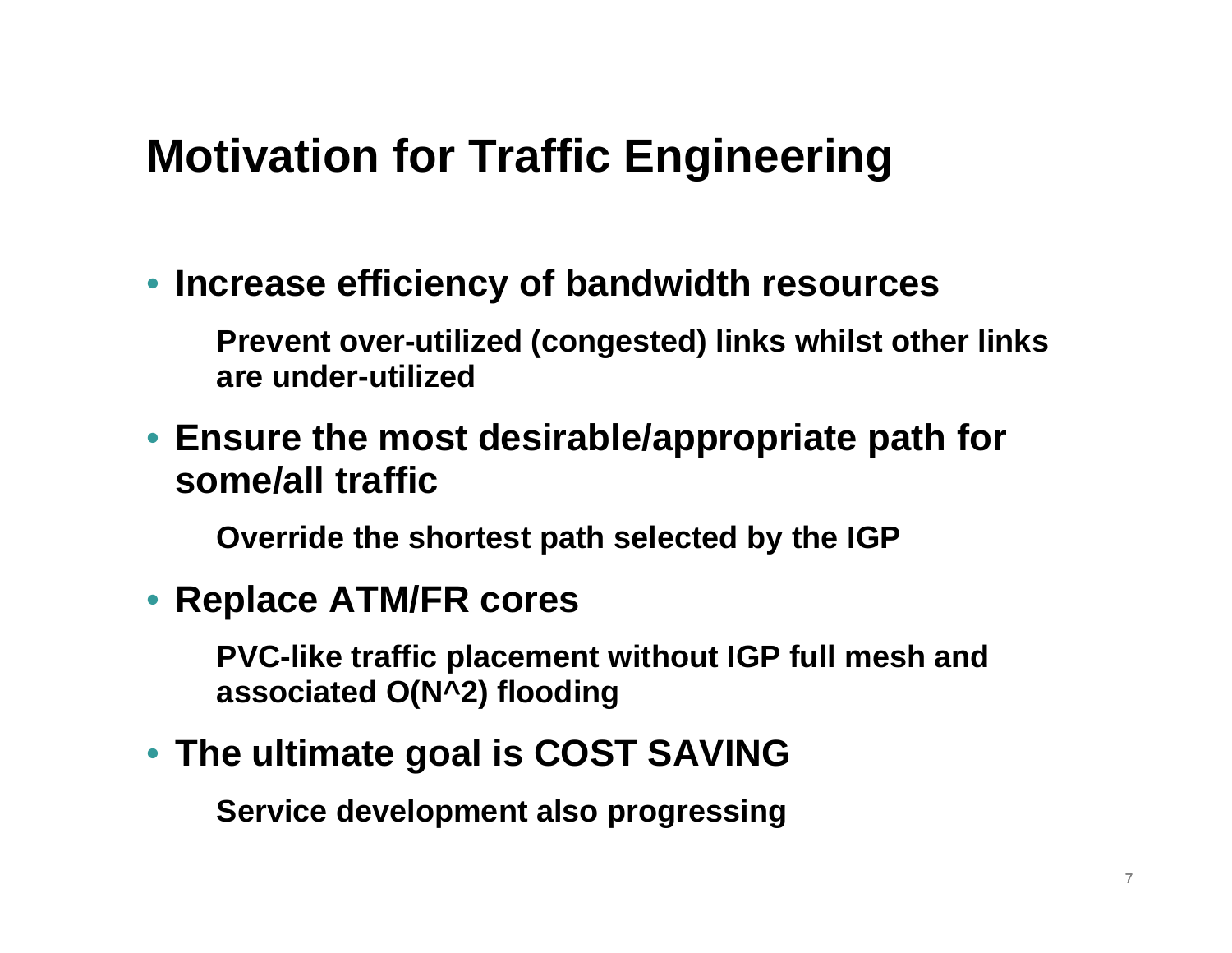### **The "Fish" Problem (Shortest Path)**



- **IP uses shortest path destination-based routing**
- **Shortest path may not be the only path**
- **Alternate paths may be under-utilized**
- **Whilst the shortest path is over-utilized** RST-3110 **CONTRIGUATE STICT LUGL PULLET IS OVUL ULITZUA**<br>11218\_05\_2005\_c2 <sup>© 2005 Cisco Systems, Inc. All rights reserved.</sup>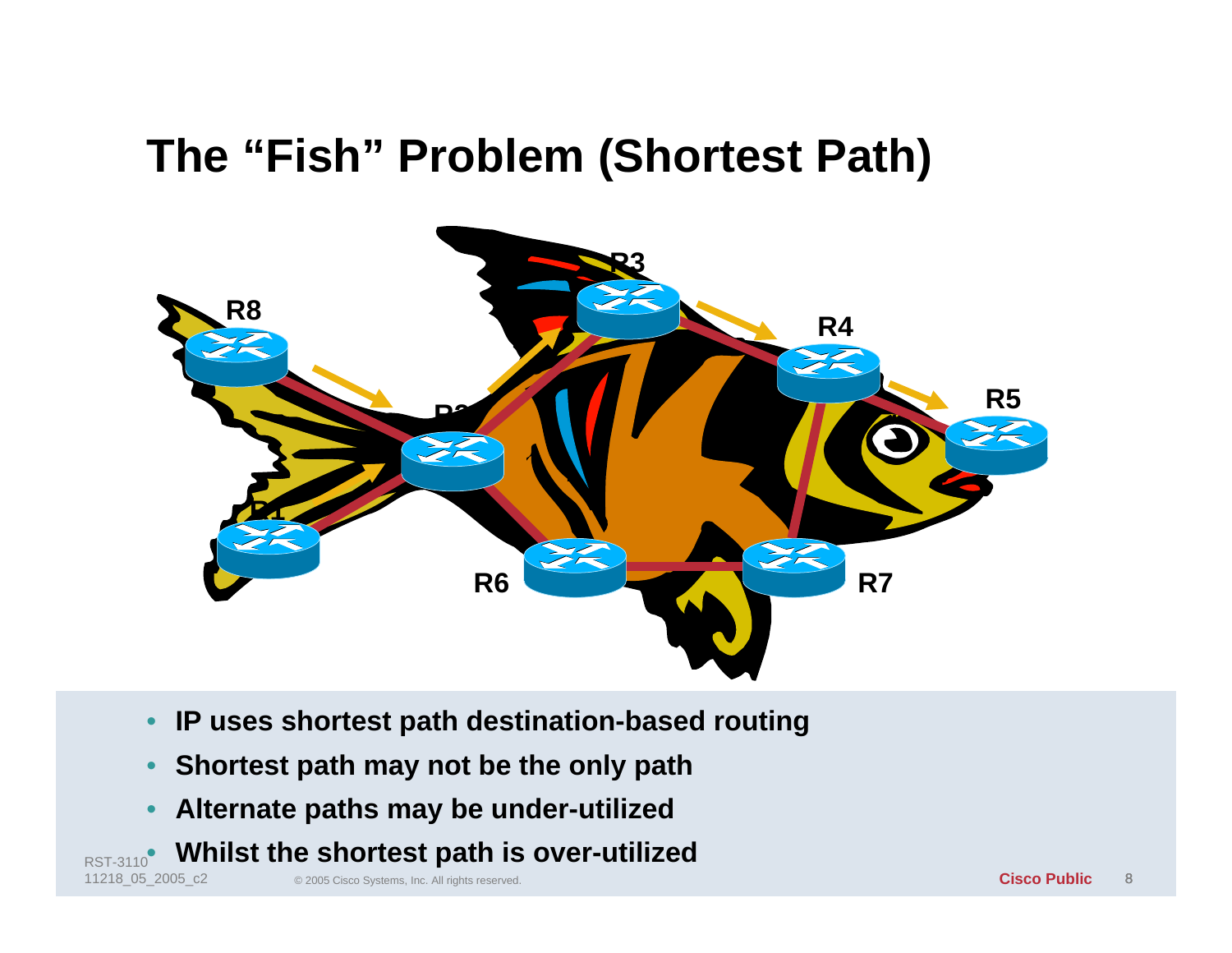### **Shortest Path and Congestion**

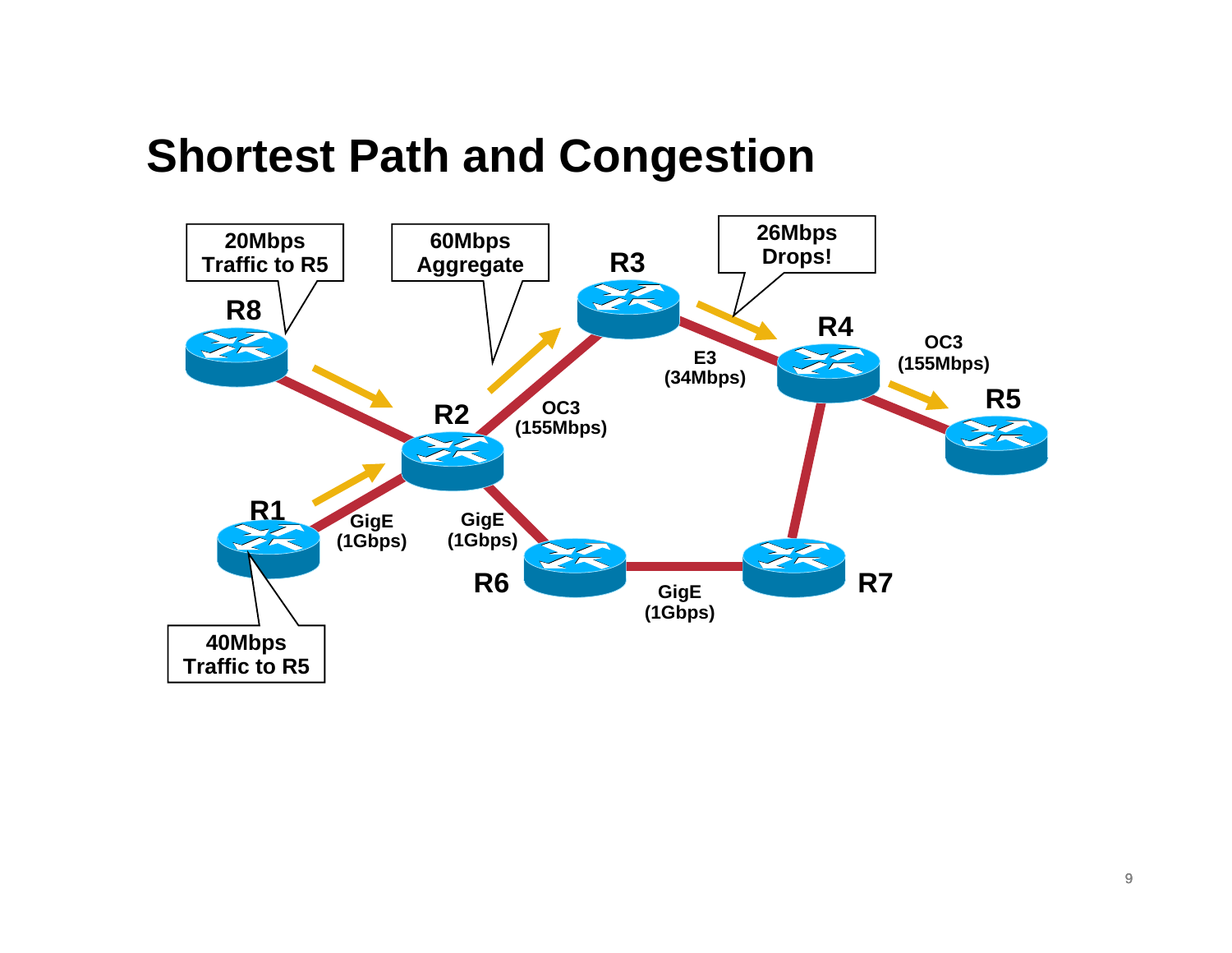### **The TE Solution**



- **MPLS Labels can be used to engineer explicit paths**
- **Tunnels are UNI-DIRECTIONAL**

**Normal path: R8 → R2 → R3 → R4 → R5 Tunnel path: R1 → R2 → R6 → R7 → R4** 

© 2005 Cisco Systems, Inc. All rights reserved. RST-3110 11218\_05\_2005\_c2 **Cisco Public**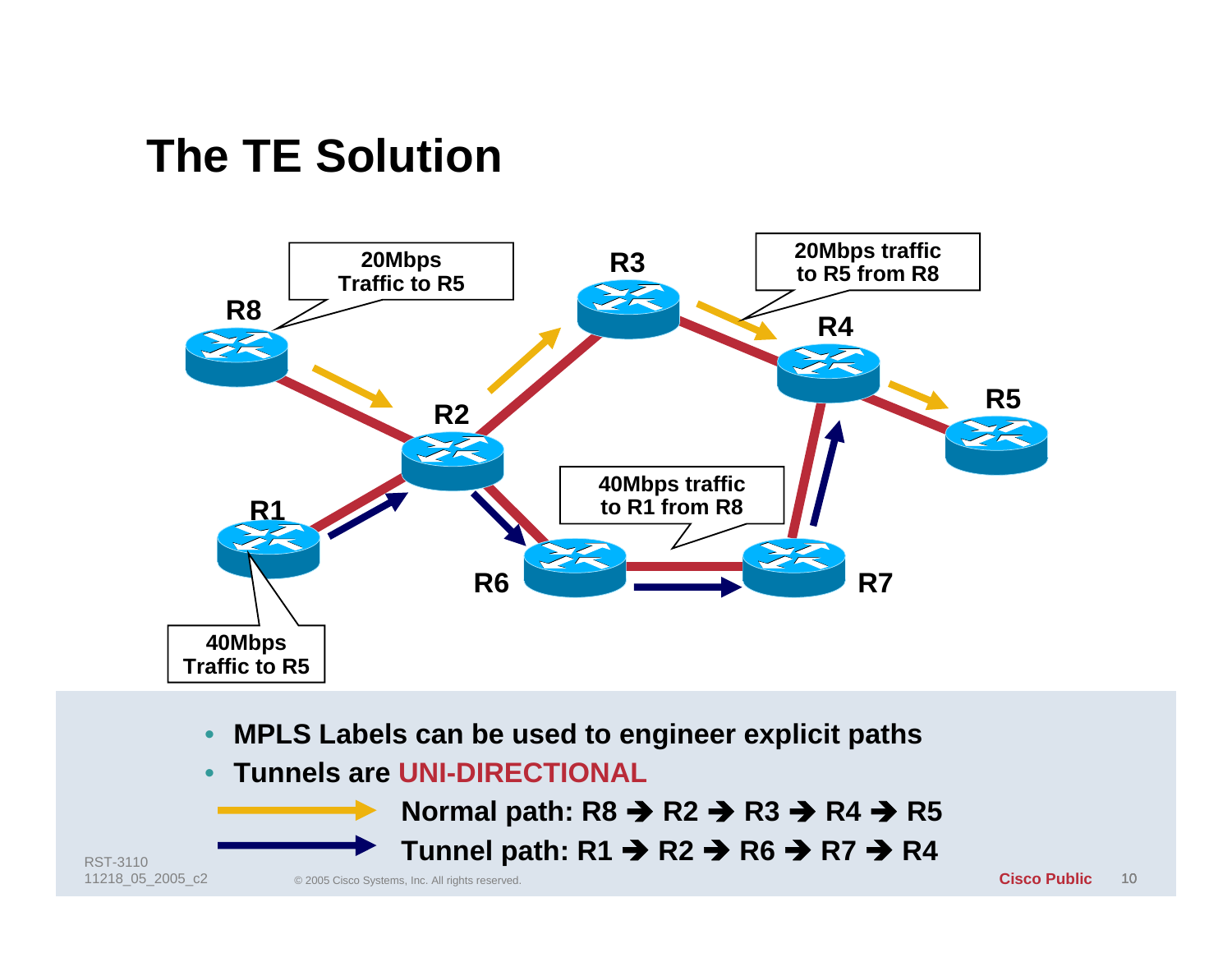# **Terminology**

#### • **Constrained-Based Shortest Path First (CSPF)**

**MPLS-TE uses CSPF to create a shortest path based on a series of constraints:**

**Bandwidth**

**Affinity/link attributes**

**…or an explicitly configured path**

• **Tunnels are UNI-DIRECTIONAL!**

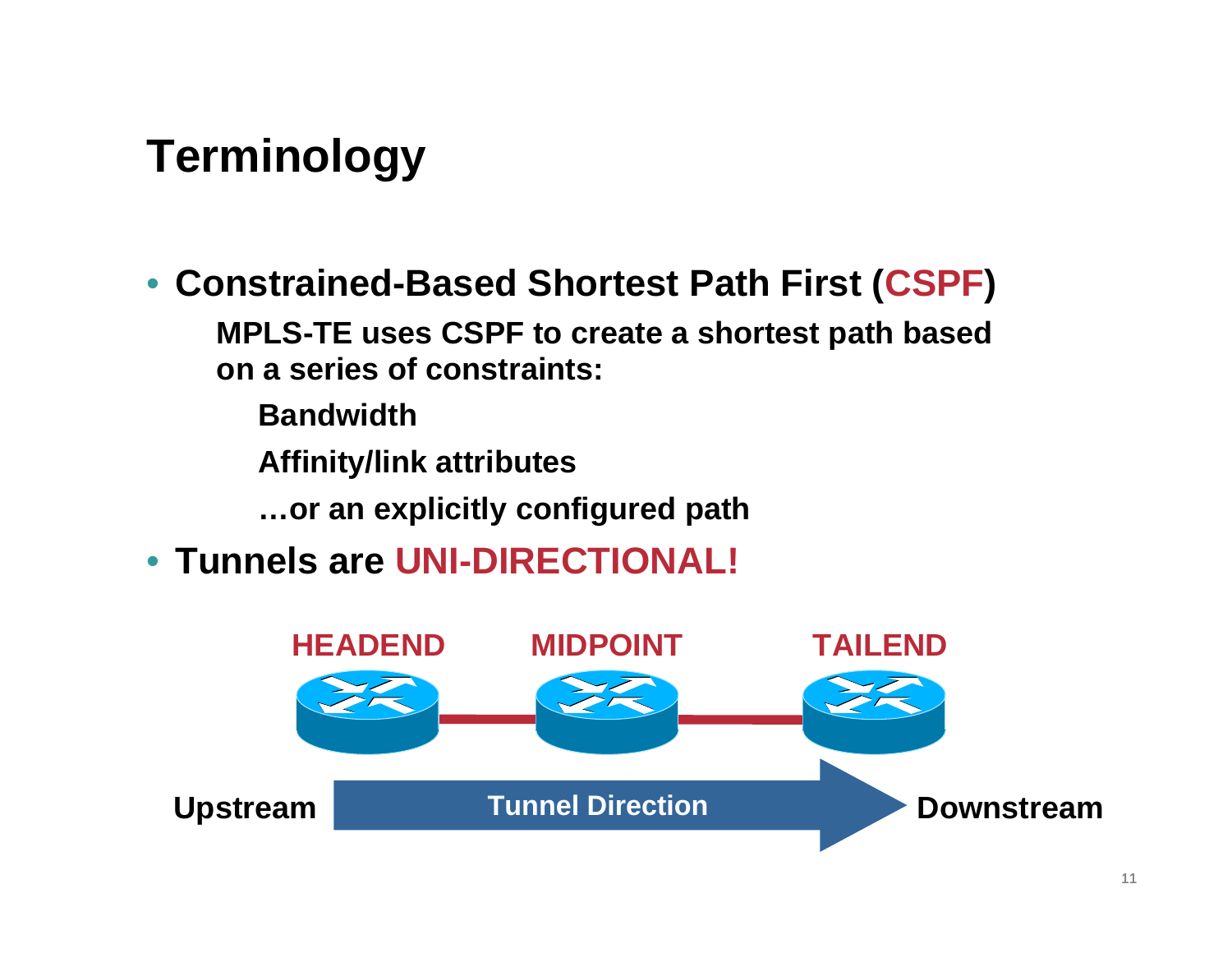#### **TRAFFIC ENGINEERING THEORY**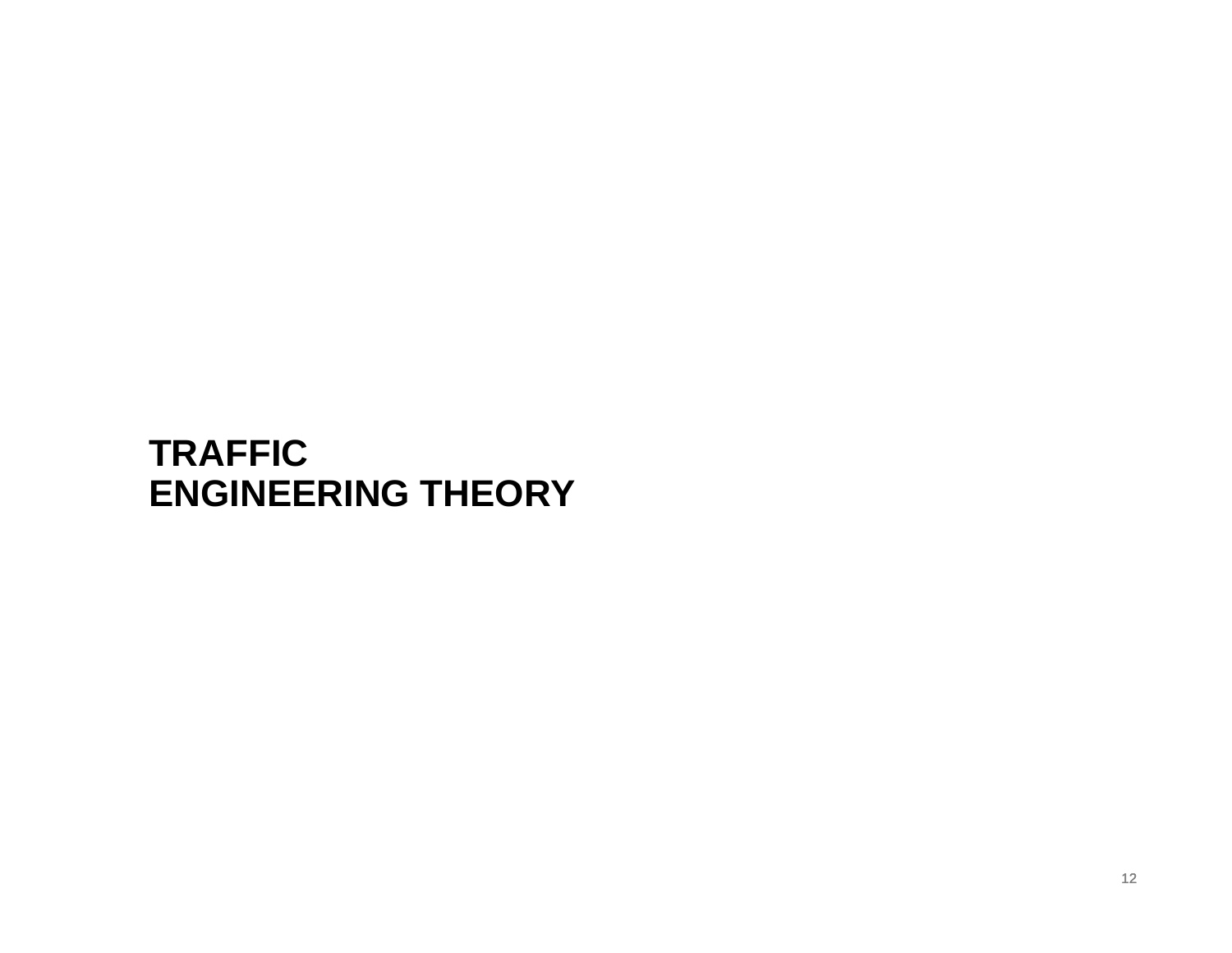# **Traffic Engineering Components**

- **Information distribution**
- **Path selection/calculation**
- **Path setup**
- **Trunk admission control**
- **Forwarding traffic on to tunnel**
- **Path maintenance**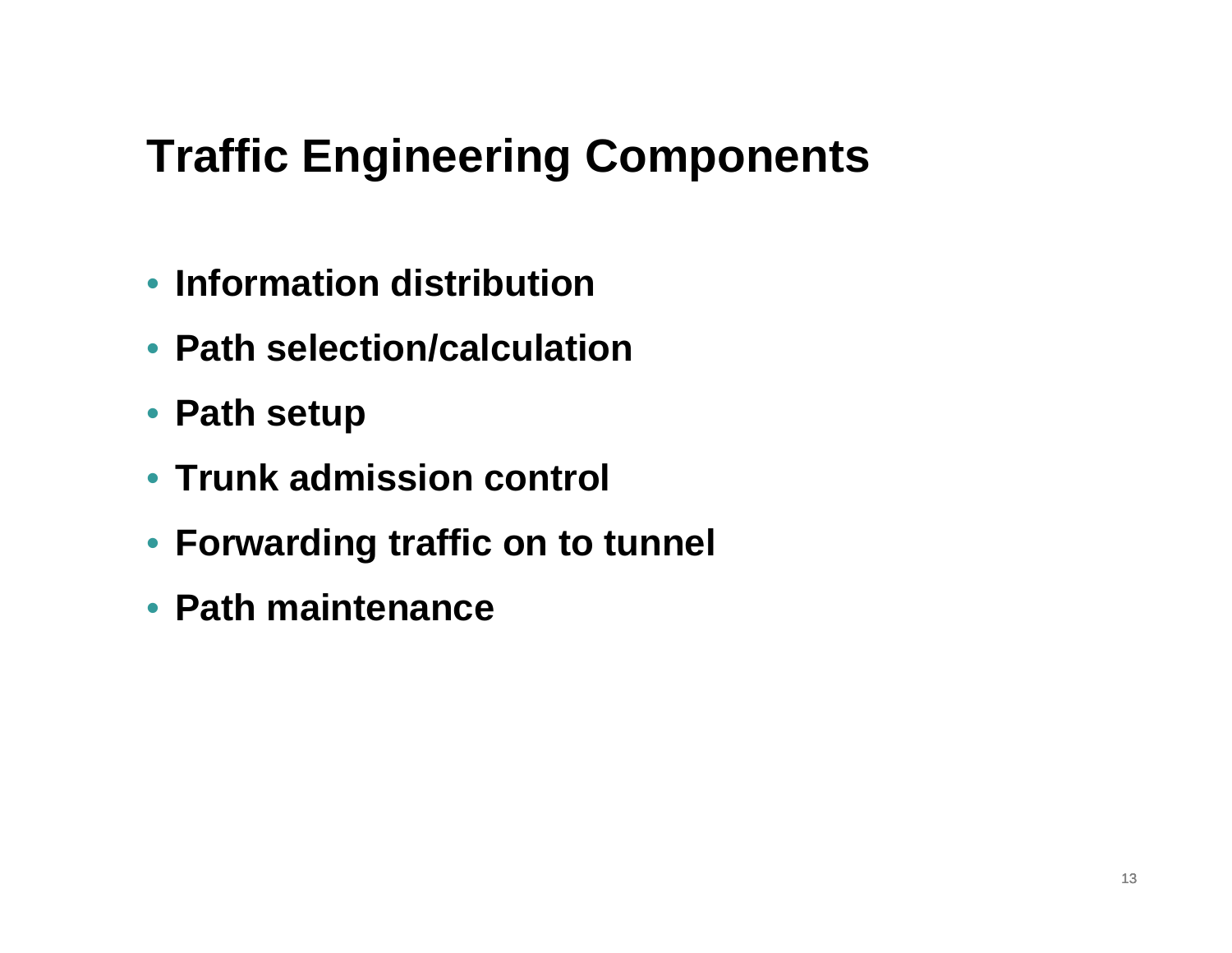## **Information Distribution**

• **Need to flood TE information (Resource Attributes) across the network**

**Available bandwidth per priority level, a few other things**

• **IGP extensions flood this informationOSPF uses Type 10 (area-local) Opaque LSAs**

**ISIS uses new TLVs**

- **Basic IGP: {self, neighbors, cost to neighbors}**
- **TE extensions: {self, neighbors, cost to neighbors, available bandwidth to neighbors}**
- **TE bandwidth is a control-plane number only**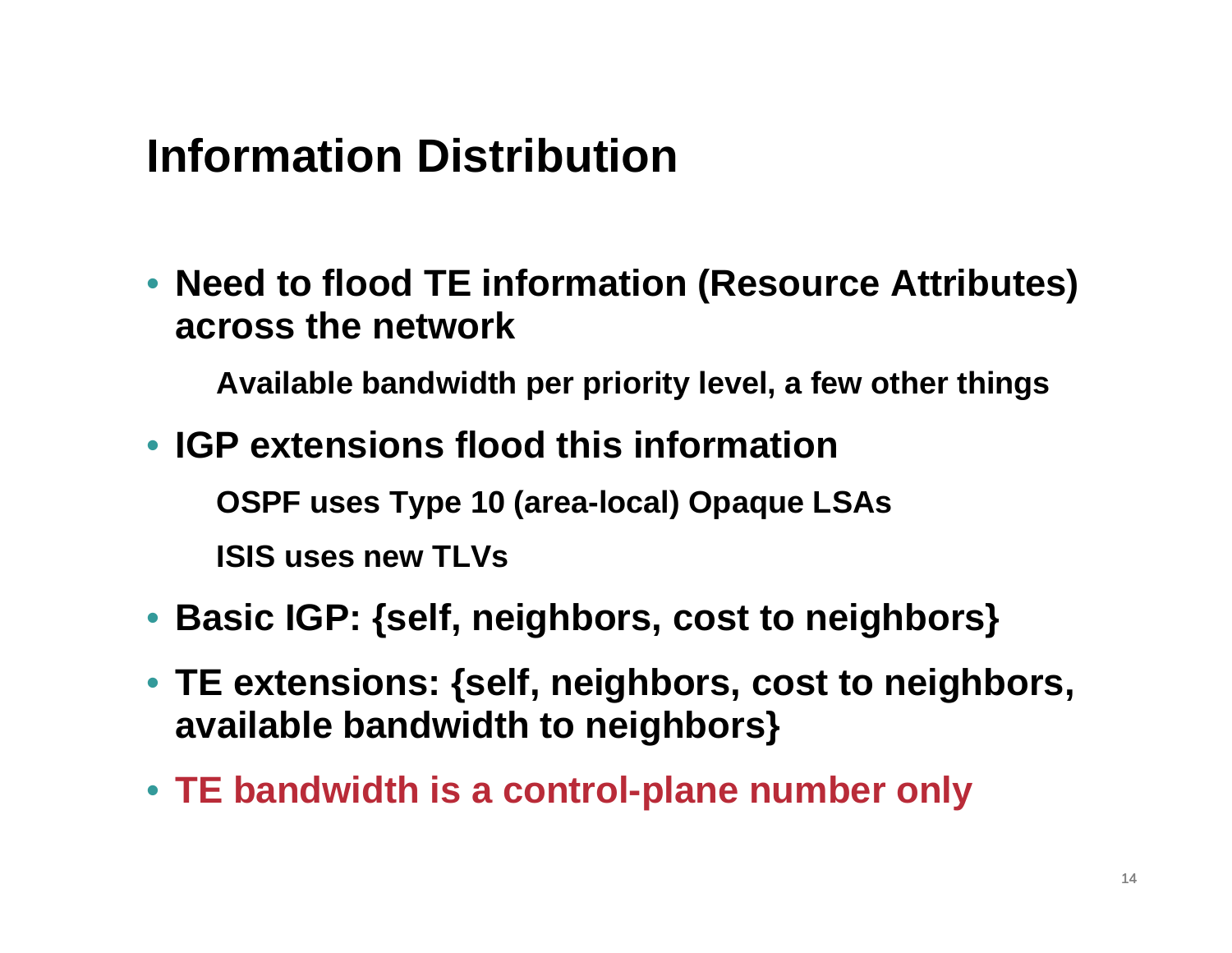### **Path Calculation**

• **Once available bandwidth information and attributes are flooded, router may calculate a path from head to tail**

**Path may be explicitly configured by operator**

- **TE Headend does a "Constrained SPF" (CSPF) calculation to find the best path**
- **CSPF is just like regular IGP SPF, except**

**Takes required bandwidth and attributes into account**

- **Looks for best path from a head to a single tail (unlike OSPF)**
- **Minimal impact on CPU utilization using CSPF**
- **Path can also be explicitly configured**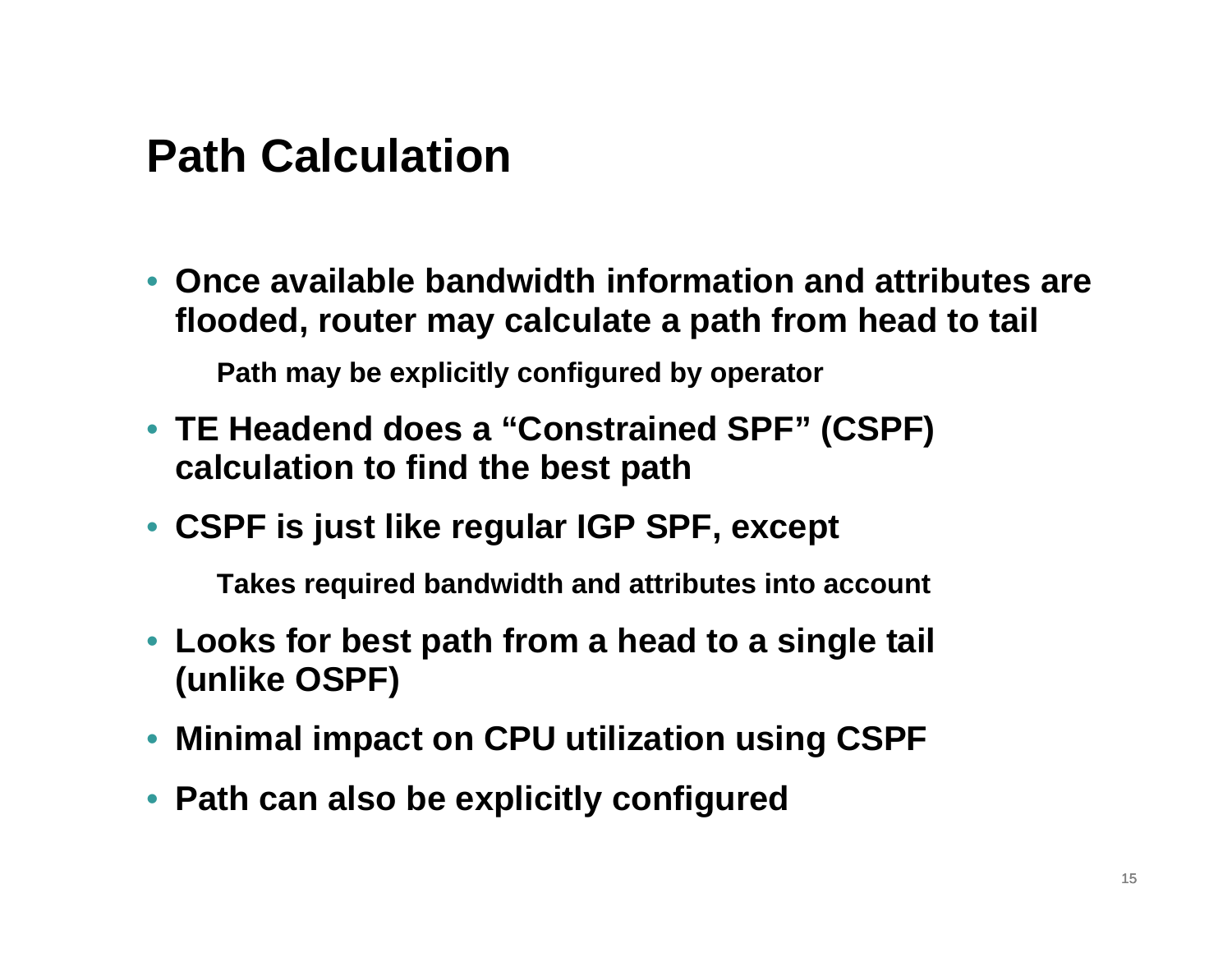## **Path Setup**

- **Once the path is calculated, it must be signaled across the network**
	- **Reserve any bandwidth to avoid "double booking" from other TE reservations**
	- **Priority can be used to pre-empt low priority existing tunnels**
- **RSVP used to set up TE LSP**
	- **PATH messages (from head to tail) carries LABEL\_REQUEST RESV messages (from tail to head) carries LABEL**
- **When RESV reaches headend, tunnel interface = UP**
- **RSVP messages exist for LSP teardown and error sig**